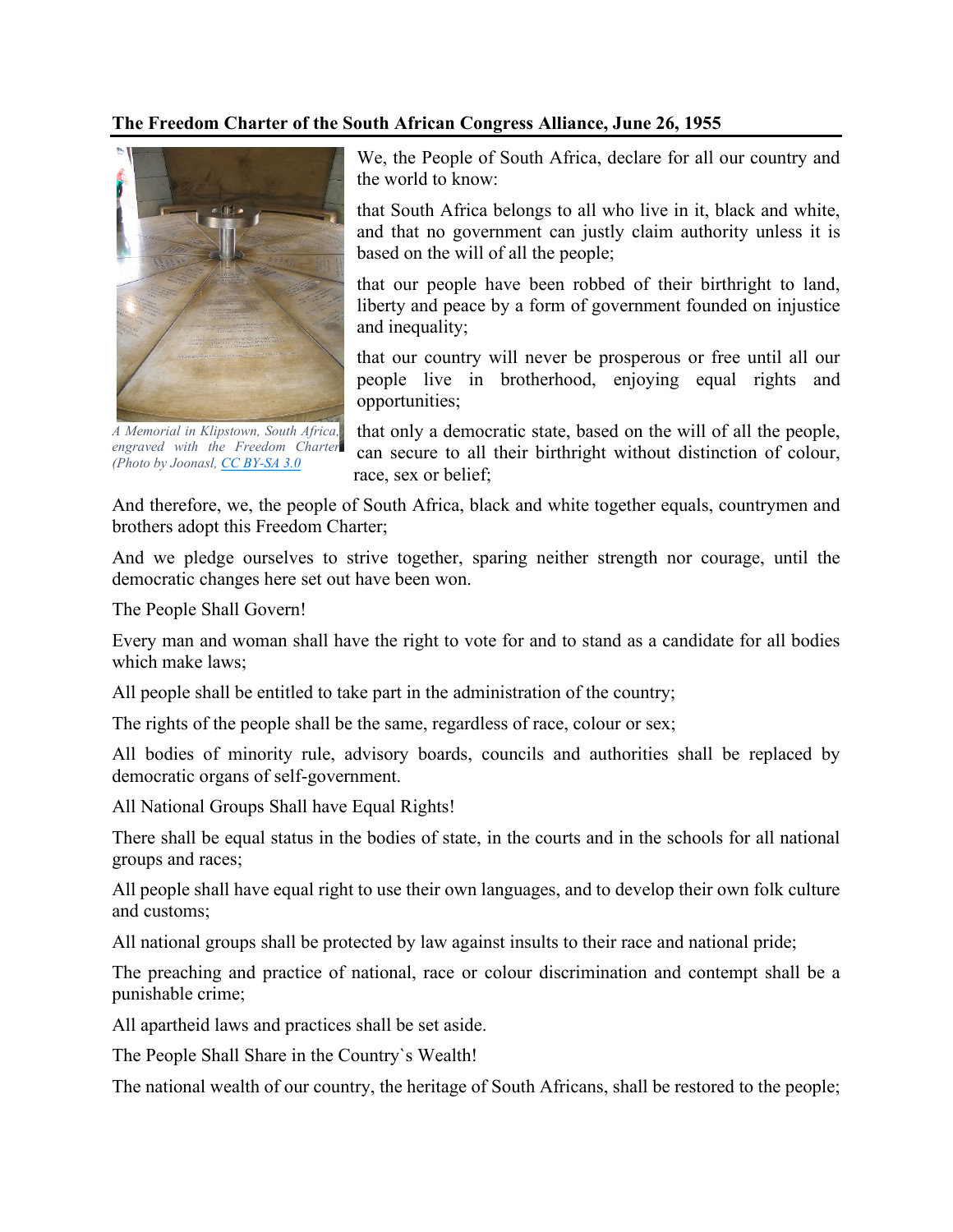The mineral wealth beneath the soil, the Banks and monopoly industry shall be transferred to the ownership of the people as a whole;

All other industry and trade shall be controlled to assist the wellbeing of the people;

All people shall have equal rights to trade where they choose, to manufacture and to enter all trades, crafts and professions.

The Land Shall be Shared Among Those Who Work It!

Restrictions of land ownership on a racial basis shall be ended, and all the land re-divided amongst those who work it to banish famine and land hunger;

The state shall help the peasants with implements, seed, tractors and dams to save the soil and assist the tillers;

Freedom of movement shall be guaranteed to all who work on the land;

All shall have the right to occupy land wherever they choose;

People shall not be robbed of their cattle, and forced labour and farm prisons shall be abolished.

All Shall be Equal Before the Law!

No-one shall be imprisoned, deported or restricted without a fair trial; No-one shall be condemned by the order of any Government official;

The courts shall be representative of all the people;

Imprisonment shall be only for serious crimes against the people, and shall aim at re-education, not vengeance;

The police force and army shall be open to all on an equal basis and shall be the helpers and protectors of the people;

All laws which discriminate on grounds of race, colour or belief shall be repealed.

All Shall Enjoy Equal Human Rights!

The law shall guarantee to all their right to speak, to organise, to meet together, to publish, to preach, to worship and to educate their children;

The privacy of the house from police raids shall be protected by law;

All shall be free to travel without restriction from countryside to town, from province to province, and from South Africa abroad;

Pass Laws, permits and all other laws restricting these freedoms shall be abolished.

There Shall be Work and Security!

All who work shall be free to form trade unions, to elect their officers and to make wage agreements with their employers;

The state shall recognise the right and duty of all to work, and to draw full unemployment benefits;

Men and women of all races shall receive equal pay for equal work;

There shall be a forty-hour working week, a national minimum wage, paid annual leave, and sick leave for all workers, and maternity leave on full pay for all working mothers;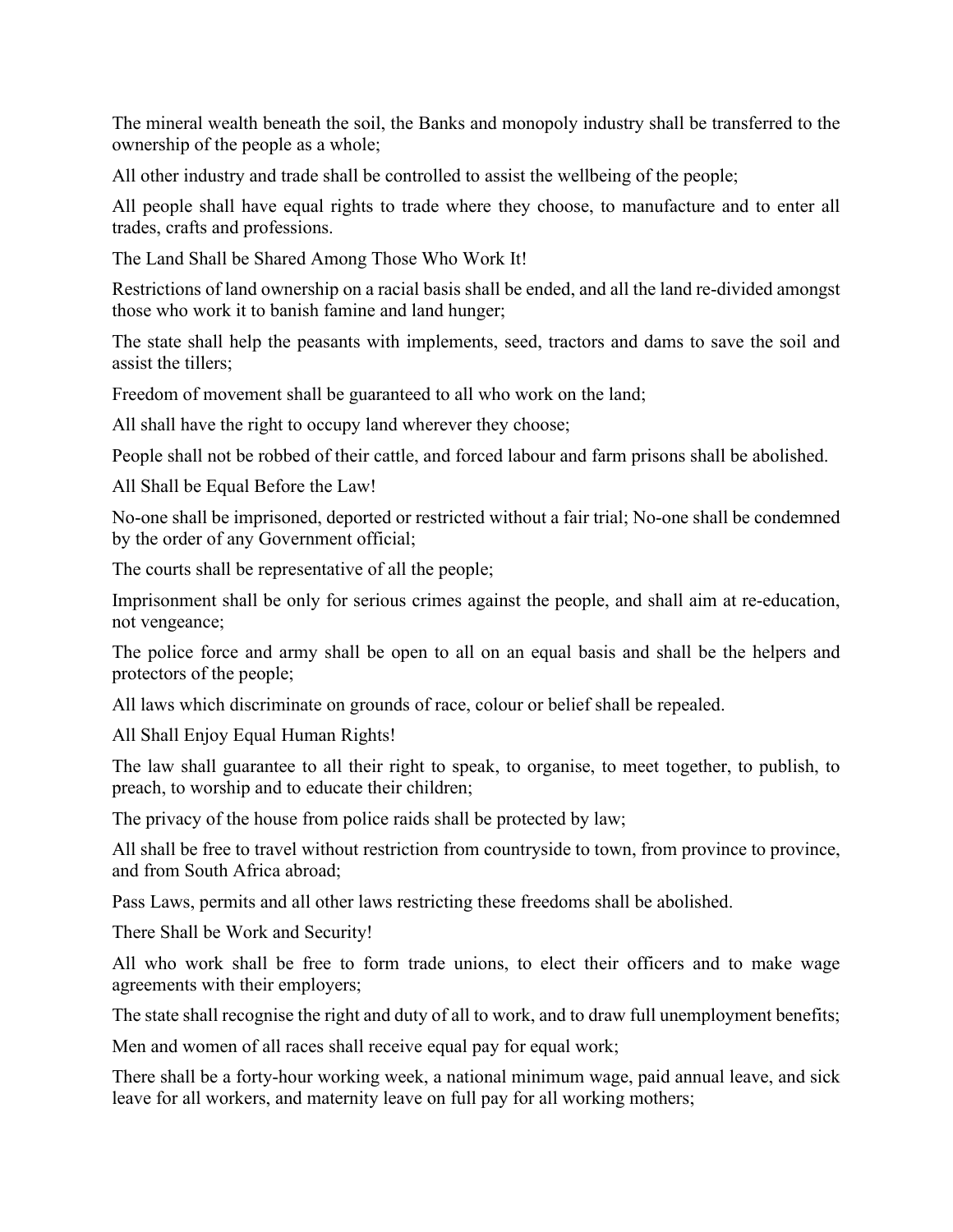Miners, domestic workers, farm workers and civil servants shall have the same rights as all others who work;

Child labour, compound labour, the tot system and contract labour shall be abolished.

The Doors of Learning and Culture Shall be Opened!

The government shall discover, develop and encourage national talent for the enhancement of our cultural life;

All the cultural treasures of mankind shall be open to all, by free exchange of books, ideas and contact with other lands;

The aim of education shall be to teach the youth to love their people and their culture, to honour human brotherhood, liberty and peace;

Education shall be free, compulsory, universal and equal for all children; Higher education and technical training shall be opened to all by means of state allowances and scholarships awarded on the basis of merit;

Adult illiteracy shall be ended by a mass state education plan;

Teachers shall have all the rights of other citizens;

The colour bar in cultural life, in sport and in education shall be abolished.

There Shall be Houses, Security and Comfort!

All people shall have the right to live where they choose, be decently housed, and to bring up their families in comfort and security;

Unused housing space to be made available to the people;

Rent and prices shall be lowered, food plentiful and no-one shall go hungry;

A preventive health scheme shall be run by the state;

Free medical care and hospitalisation shall be provided for all, with special care for mothers and young children;

Slums shall be demolished, and new suburbs built where all have transport, roads, lighting, playing fields, creches and social centres;

The aged, the orphans, the disabled and the sick shall be cared for by the state;

Rest, leisure and recreation shall be the right of all:

Fenced locations and ghettoes shall be abolished, and laws which break up families shall be repealed.

There Shall be Peace and Friendship!

South Africa shall be a fully independent state which respects the rights and sovereignty of all nations;

South Africa shall strive to maintain world peace and the settlement of all international disputes by negotiation - not war;